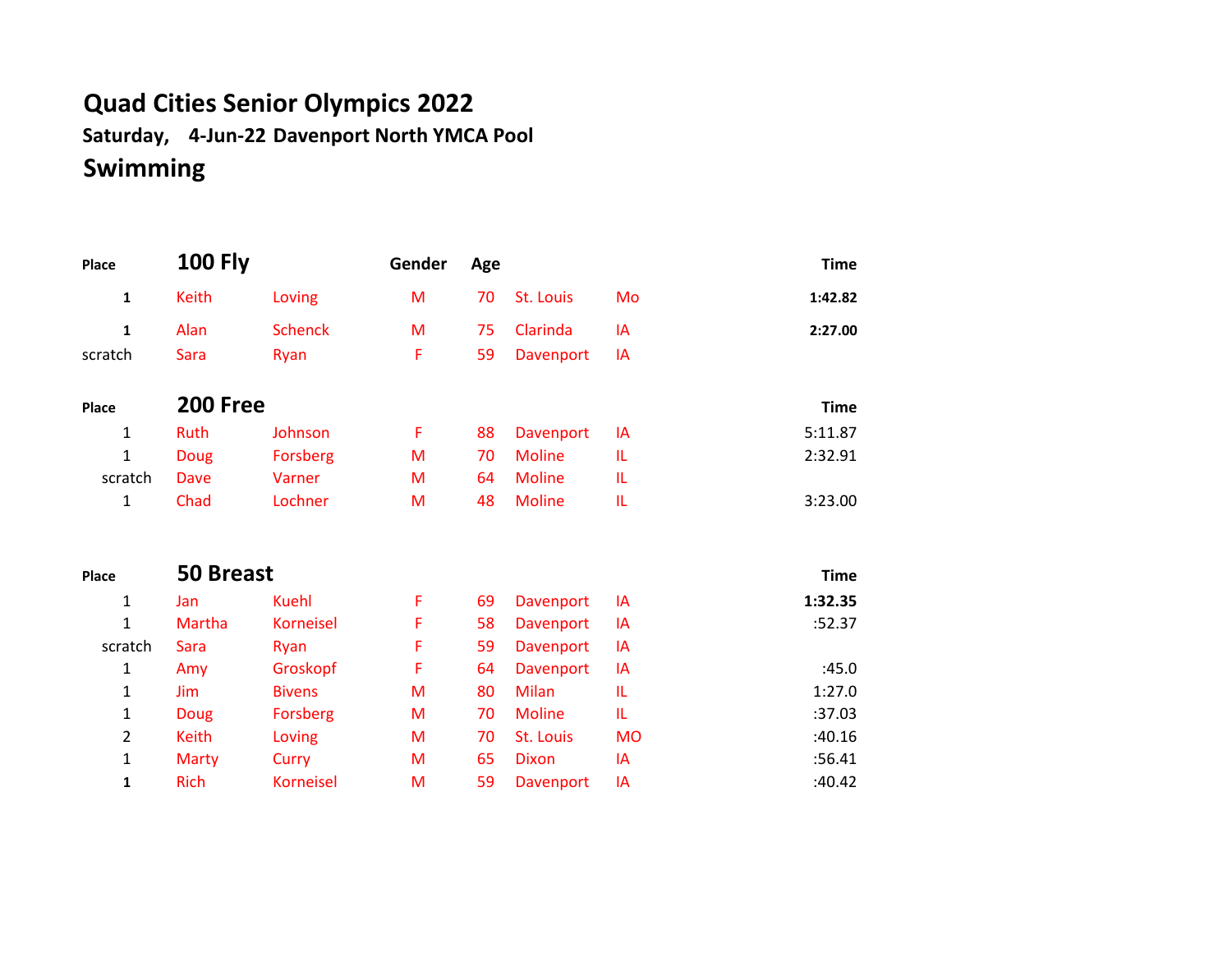| Place          | 50 Free            |                  |   |    |               |           | <b>Time</b> |
|----------------|--------------------|------------------|---|----|---------------|-----------|-------------|
| 1              | Jan                | <b>Kuehl</b>     | F | 69 | Davenport     | IA        | 1:31.43     |
| 1              | Ruth               | Johnson          | F | 88 | Davenport     | IA        | 1:11.40     |
| 1              | Amy                | Groskopf         | F | 64 | Davenport     | IA        | :35.26      |
| 1              | Alan               | <b>Schenck</b>   | M | 75 | Clarinda      | IA        | :43.19      |
| 1              | <b>Norm</b>        | <b>Bower</b>     | M | 68 | Davenport     | IA        | :31.61      |
| $\overline{2}$ | Marty              | Curry            | M | 65 | <b>Dixon</b>  | IA        | :49.56      |
| 1              | Chad               | Lochner          | M | 48 | Davenport     | IA        | :37.63      |
| 1              | Jim                | <b>Bivens</b>    | M | 80 | Milan         | IL.       | 1.00.90     |
| $\mathbf{1}$   | <b>Dave</b>        | Varner           | M | 48 | <b>Moline</b> | IL.       | :56.56      |
| Place          | <b>100 Back</b>    |                  |   |    |               |           | <b>Time</b> |
|                | <b>No Swimmers</b> |                  |   |    |               |           |             |
| Place          | 100 IM             |                  |   |    |               |           | <b>Time</b> |
| scratch        | Sara               | Ryan             | F | 59 | Davenport     | IA        |             |
| $\mathbf{1}$   | Alan               | <b>Schneck</b>   | M | 75 | Clarinda      | IA        | 2.13.06     |
| $\mathbf{1}$   | <b>Keith</b>       | Loving           | M | 70 | St. Louis     | <b>MO</b> | 1:39.96     |
| $\mathbf{1}$   | <b>Norm</b>        | <b>Bower</b>     | M | 68 | Davenport     | IA        | 1:38.50     |
| 1              | <b>Rich</b>        | <b>Korneisel</b> | M | 59 | Davenport     | IA        | 1:19.78     |
| Place          | <b>100 Free</b>    |                  |   |    |               |           | <b>Time</b> |
| $\mathbf{1}$   | <b>Ruth</b>        | Johnson          | F | 88 | Davenport     | IA        | 2:30.40     |
| $\mathbf{1}$   | Jim                | <b>Bivens</b>    | M | 80 | <b>Milan</b>  | IL.       | 2:38.76     |
| 1              | Doug               | <b>Forsberg</b>  | M | 70 | <b>Moline</b> | IL.       | 1:08.39     |
| 1              | <b>Dave</b>        | Varner           | M | 64 | <b>Moline</b> | IL.       | 2:26.13     |
| 1              | Chad               | Lochner          | M | 48 | Davenport     | IA        | 1:31.78     |
| Place          | 50 Back            |                  |   |    |               |           | <b>Time</b> |
| scratch        | Alana              | Callender        | F | 73 | Davenport     | IA        |             |
| 1              | Jan                | <b>Kuehl</b>     | F | 69 | Davenport     | IA        | 1:30.12     |
| 1              | <b>Norm</b>        | <b>Bower</b>     | M | 68 | Davenport     | IA        | :41.66      |
| 2              | Marty              | Curry            | M | 65 | <b>Dixon</b>  | IA        | 1:15.53     |